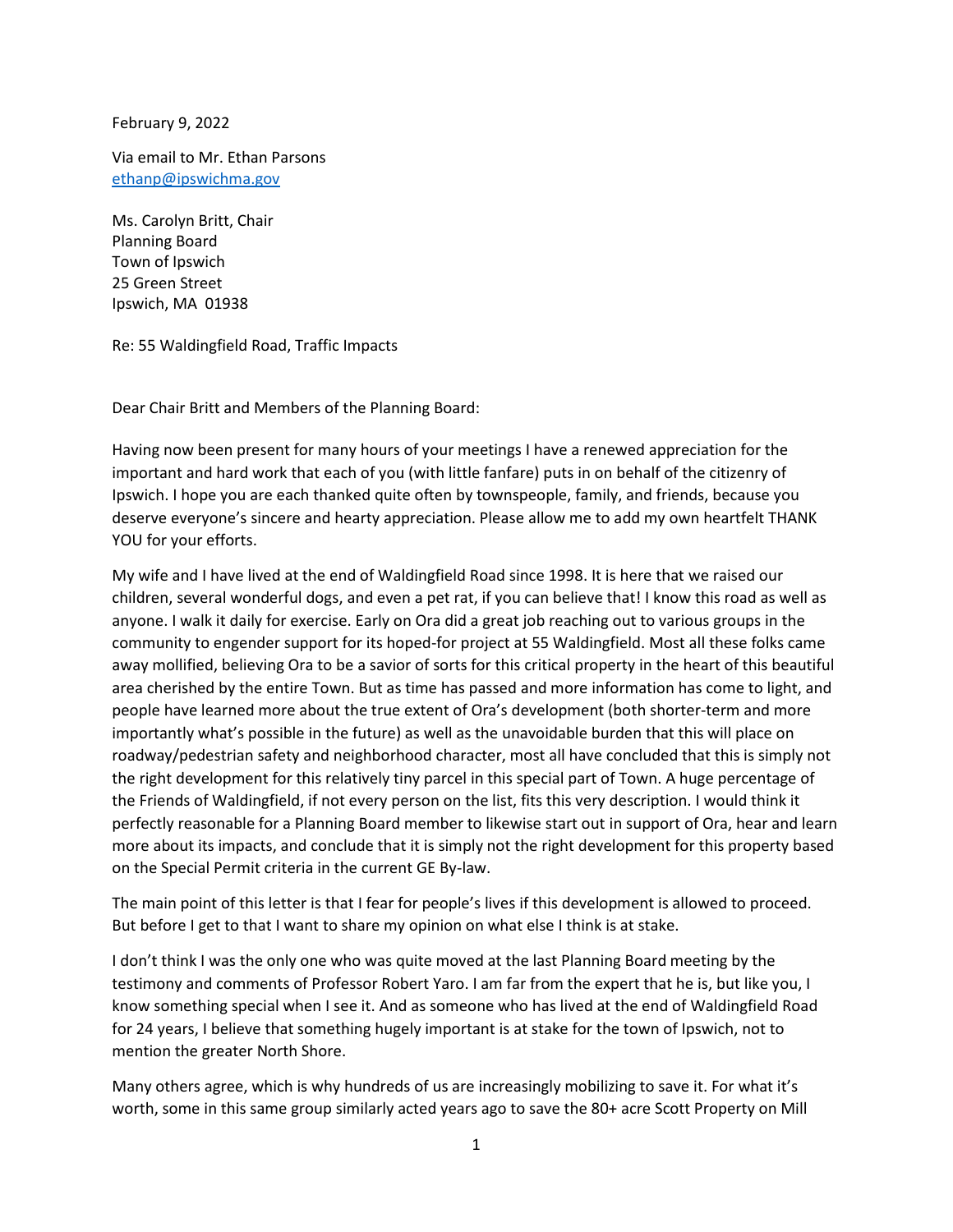Road from possibly becoming 30+ lot development, instead of the *now permanent*, beautiful pasture/forest landscape that is there today.

Surely, any rational person would agree that this area (Waldingfield/Appleton corridor) is one of Ipswich's most precious jewels, perhaps surpassed only by Crane's Beach – both once great estates that have been largely left untouched for the benefit and beauty of the town. As such, I hope that as the Town's designated planning leaders, you will continue to handle it with the great care and extreme caution it deserves. Once this area becomes impaired, there is no turning back the clock — something special about Ipswich will have been lost forever. If brave enough, you have the power to save it.

I am not the owner of a large business, but I can understand what motivates Ora's owner. Who wouldn't take pride in and love to have one's business headquarters in this unbelievably beautiful setting? I can also understand the point of view of Ipswich's budget managers. Perhaps by repurposing this property, the town can enjoy a tiny bump in tax revenue as new buildings are constructed and old ones are renovated by the growing business that will move into this historic neighborhood. In the short term, this may boost the property's assessed value and thus the real estate taxes that flow to the town.

But in truth, this tax bump will be so inconsequential as to be hardly noticeable to anyone at all. And it will be gross, not net — there are sure to be offsetting costs as some percentage of Ora's employee base moves here and begins consuming town services, most notably public education. The inclusion of these added costs will likely render this development a net financial loser for the Town overall. Of course, financial calculations remain utterly inconsequential in comparison to the fact that by pursuing this development, the town risks losing something so aesthetically precious as to be essentially priceless.

I think it's also important for the Town to consider that the world has changed. The Covid pandemic has illuminated for all businesses the power of the cloud: remote work is not just possible, it's here for good. Understanding this truth, individual employees around the world, country and state have begun moving away from urbanized office settings to more remote locales with beautiful open space. Consequently, these areas are enjoying rising residential real estate values, which will of course boost tax revenue as these homes are reassessed over time. The notion that a town like Ipswich should try to entice corporations to locate within its borders is in many important ways backward-looking, while likely damaging its future desirability as a place to live (and work remotely). How ironic would it be if Ipswich harmed one of its most attractive open space areas, which for many was the very reason they moved here in the first place, all in the name of trying to add value for the town. Unintended consequences like this are something to really think long and hard about.

In short, if all the Ipswich townspeople were more fully informed about every aspect of what's going on here, would they really support this? I seriously doubt it. Most of us are preoccupied with busy lives. We don't understand or appreciate all the regulatory decisions, laws, or their nuance. We completely (and gladly) rely on elected and appointed leaders, hoping that they are motivated to do the right thing for posterity's sake. For those of us who are increasingly paying attention to this situation, however, we are learning many things we never knew, or perhaps even cared to know.

In the past few months, many of us have come to understand how vastly *different* 55 Waldingfield is from Ipswich's previous Great Estate developments (in acreage, impact on neighborhood character, and traffic). New England Biolabs and Turner Hill each are located on massive, self-contained parcels. 55 Waldingfield on the other hand is quite different, located on a comparatively tiny tract. In fact, the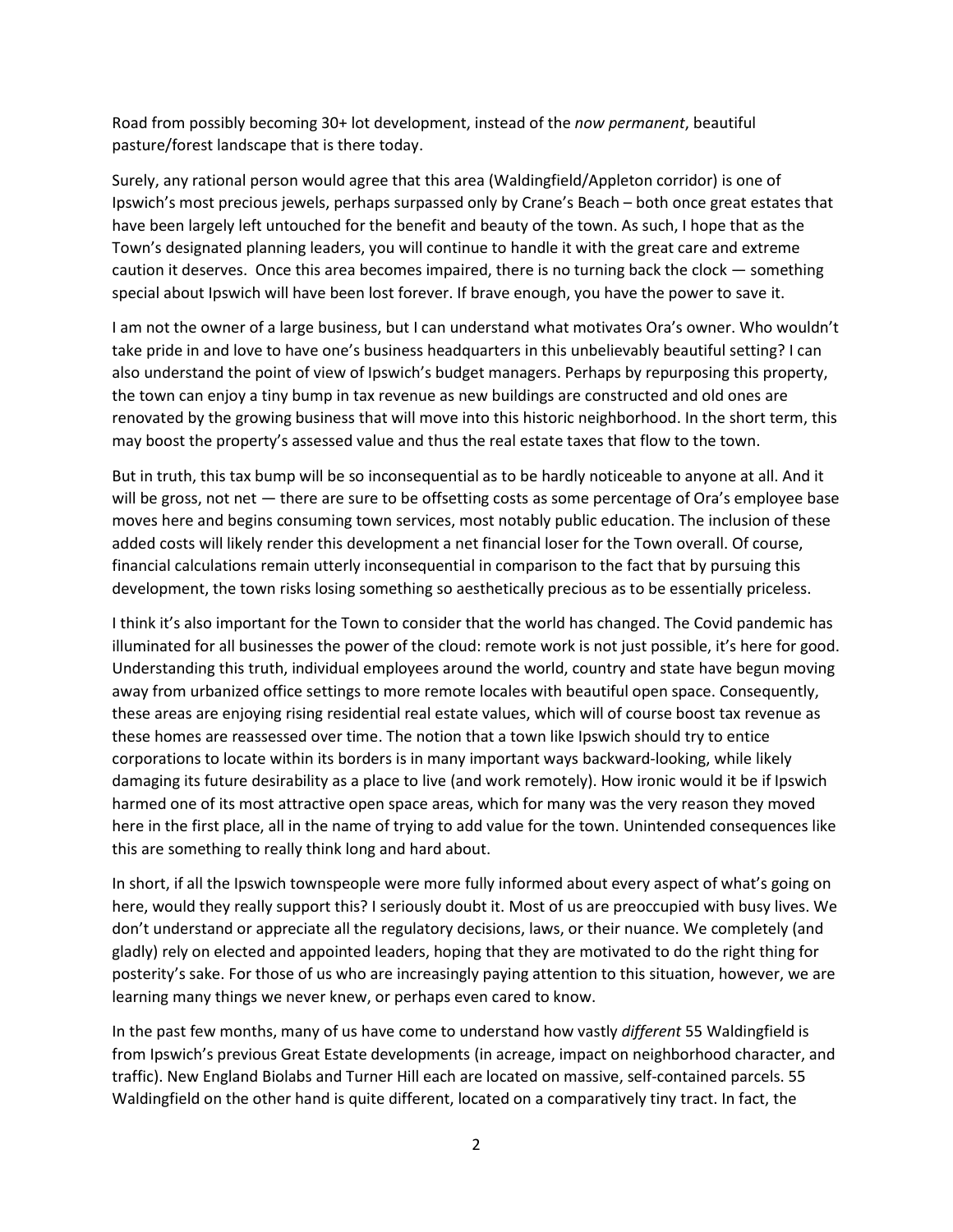property is so small that it didn't qualify under the original Great Estate Bylaw. When you combine this truth with the fact that the Waldingfield area is such a special part of the community (recognized as such by the Town in 1974) it is hard for a rational person to conclude anything else other than that detrimental impacts to the neighborhood/area character associated with this project are off the charts when compared to the two other Great Estate developments.

We have also learned that the vote to amend the original bylaw for the benefit of 55 Waldingfield happened at a town meeting in which a mere 2.6% of Ipswich's registered voters voted to make such a monumental change. Very few, if any, of these voters had the reason or ability to look deeply into all aspects of the situation before voting. Yet it should be quite apparent at this point that a very large and growing group of people care deeply, especially as they come to understand the details of the situation more fully. In fact, we have heard from a great many folks who voted affirmatively in favor of amending the Great Estate bylaw (which was presented as a way of helping Ora qualify to move into the Waldingfield neighborhood) that they would have NEVER voted to change the bylaw *had they understood that additional development beyond phases 1A & 1B could (and is indeed very likely to) happen in the future*. In fact, most of the people Ora met with to persuade to their cause in the early days have joined the Friends of Waldingfield effort now that they have a clearer picture of this situation.

To my simple mind the central purpose of having a planning board, and the reason to establish a detailed special permit procedure (rather than simply allowing a development "by right") is to investigate development ideas fully and impartially. Said differently, you are imbued by the people of Ipswich with the power of stewardship. You are the check and balance.

55 Waldingfield is also critically different from past GE developments in that it is not located on a major town artery, but instead on what is in essence an old cattle trail through the woods that eventually was paved over to form a road. Of course, anyone who has traveled Waldingfield knows it is no regular road. It was (and thankfully remains thus far) so remarkably beautiful that in 1974 Ipswich leaders sought its permanent protection by designating it among the town's first *Scenic Byways.*

This, of course, brings me to the main point of this letter – safety.

As a frequent walker/runner on Waldingfield (nearly daily at various points of the year when weather and time permit) I can personally attest to the fact that ≥ 500 additional daily trips will make this road incredibly hazardous (while simultaneously causing irreversible harm to neighborhood character). Heck, I think one could cut that number by a factor of 5 or more (i.e., 100 additional trips) and still end up with an incredibly treacherous situation. Waldingfield has already become increasingly dangerous in the past few years as a connector road on two of the town's major traffic arteries (1A Corridor and Topsfield/Mill -Highland Corridor). I suspect some of this is due in large part to commuters hurrying to and from work/play at the other two Great Estate developments mentioned above, which reside on either side of this connector road.

As an adult walker, for my own personal safety, I now only walk against traffic (i.e., on the left side of the street) so I can see what might hit me. This can be quite tricky as there are many blind spots along Waldingfield, which necessitates my quickly switching sides of the road at various intervals. The road is only about a mile long and yet I have to constantly step to the side when cars come. I usually walk at the end of my own workday between 5pm and 6pm. On average I need to literally step off the road 10-15 times in the 15 minutes it takes me to walk the entire street. This is because there simply is not enough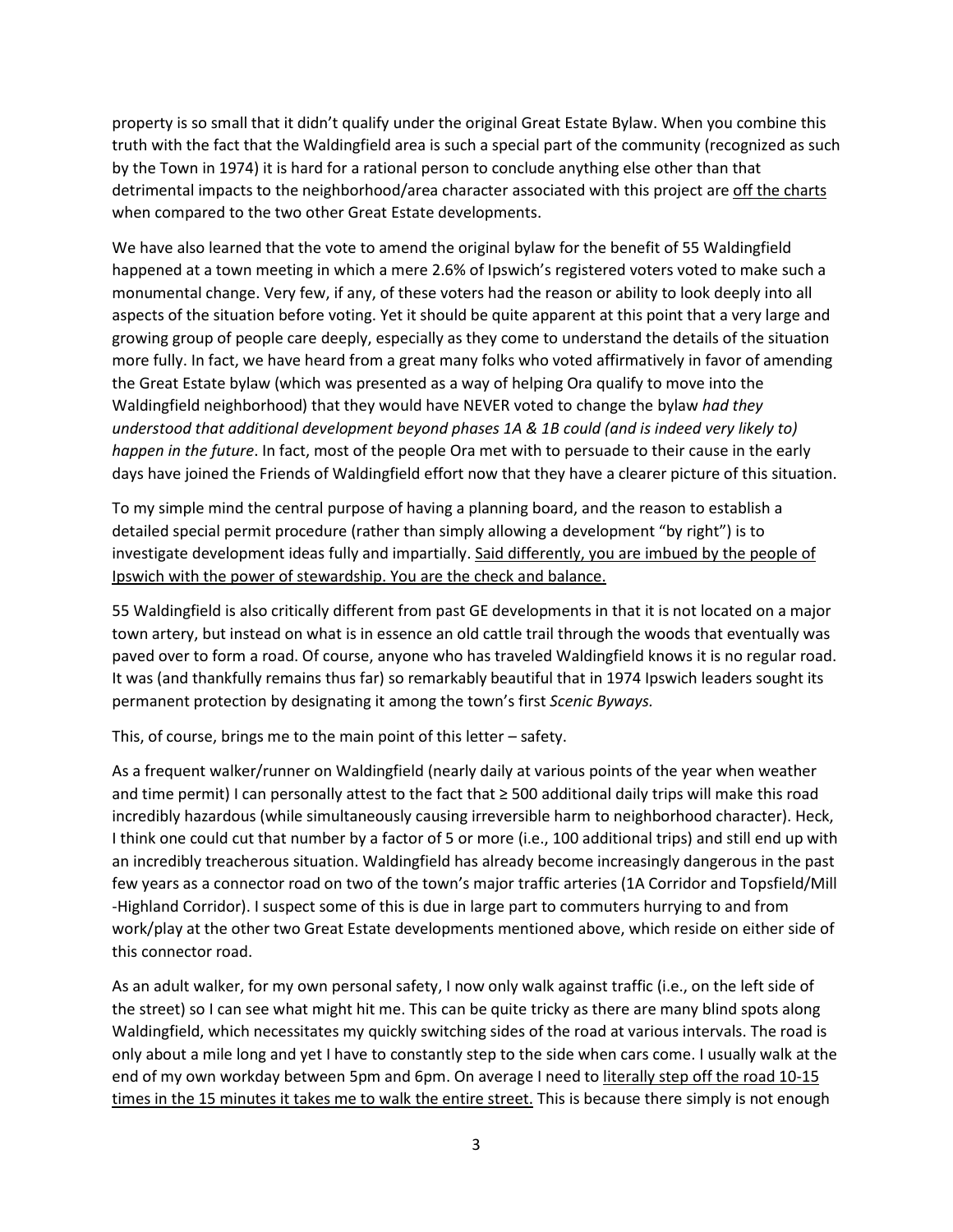room for two cars and a human being to safely be together on this narrow road. Of course, it is also this same aesthetic (narrow, winding, stone wall & tree-lined, beautiful open spaces) that makes it so special, and why so many come here to run, walk, and bike in the first place.

If 500 cars were added to the mix (and there is no guarantee it will not be way more than this), it would almost certainly make the road intolerably perilous for pedestrians during commuting hours and lunch time, especially with so many now distracted by their electronic gadgets. I am no traffic expert, but I do know the traffic here better than most anyone. By my commonsense approach using my many years of actually walking the road, I suspect that 500 cars would represent (at an absolute minimum) a 6-fold increase in traffic during these periods, but in truth I think the real math could be 2-5 times worse than this.

Regardless of the math, I'd be extremely worried about my elderly mother-in-law, who has a mind of her own to walk regardless of the dangers. I'd worry about parents and baby-sitters strolling babies or walking with children. And most of all, I'd worry about kids on bikes. Simply said, I believe that something terrible is bound to happen if this development (or anything like it) is allowed to proceed.

Of course, none of the above is even being debated at this point. The applicant's own hired expert has testified that to neighbors and pedestrians, the increase in traffic will be quite dramatic. This, of course, is why the applicant has proposed so many different mitigation ideas. From my own memory, they (so far) include: 1) a non-binding promise that because of Covid they now will *not* really need to come to the office as much; 2) another non-binding promise that they will shrink the entire project down from their initial hopes and dreams; 3) the suggestion that most employees will now *not* drive to the office complex and park in the initially proposed large underground parking garage (which will be scrapped for now), but will instead park offsite and take shuttle buses; 4) the suggestion that many employees will now take the train to work and carry their bikes and ride these bikes from the train station (in the snow?) to the office; 5) the suggestion that the Town place speed bumps on this bucolic and historically designated scenic road; 6) the suggestion that the Town place flashing electronic "slow down" signs on the road.

The way I see it, the applicant has essentially admitted what a growing body of concerned citizens has understood for a while: the idea of putting a corporate headquarters and its associated traffic impacts on Waldingfield Road is simply a terrible idea. The recent flurry of mitigation ideas from the applicant seems like spaghetti thrown at a wall to see if anything sticks. Of course, none of it does; in fact, to an informed, impartial mind these suggestions sound simultaneously ridiculous and desperate.

Nobody, including me, has any ill will toward the folks at Ora or their representatives. They have spent a lot of their own time and money on this. They want an elegant, beautiful workspace. There is nothing wrong with that. Similarly, there should be no ill will toward the Town, which has also spent much time and effort trying to find ways for this particular development to succeed, surely with only the best intentions. The conservation-minded have also spent a lot of their own time and money on this and much like the Town itself, these folks only have the very best long-term intentions. We are all human beings. We are prone to emotion when things of this gravity are on the line - things we care deeply about and have spent a lot of time and money on. We will have disagreements, but let's all remember that none of us are really all that different. We are, each of us, honest people with the very best intentions.